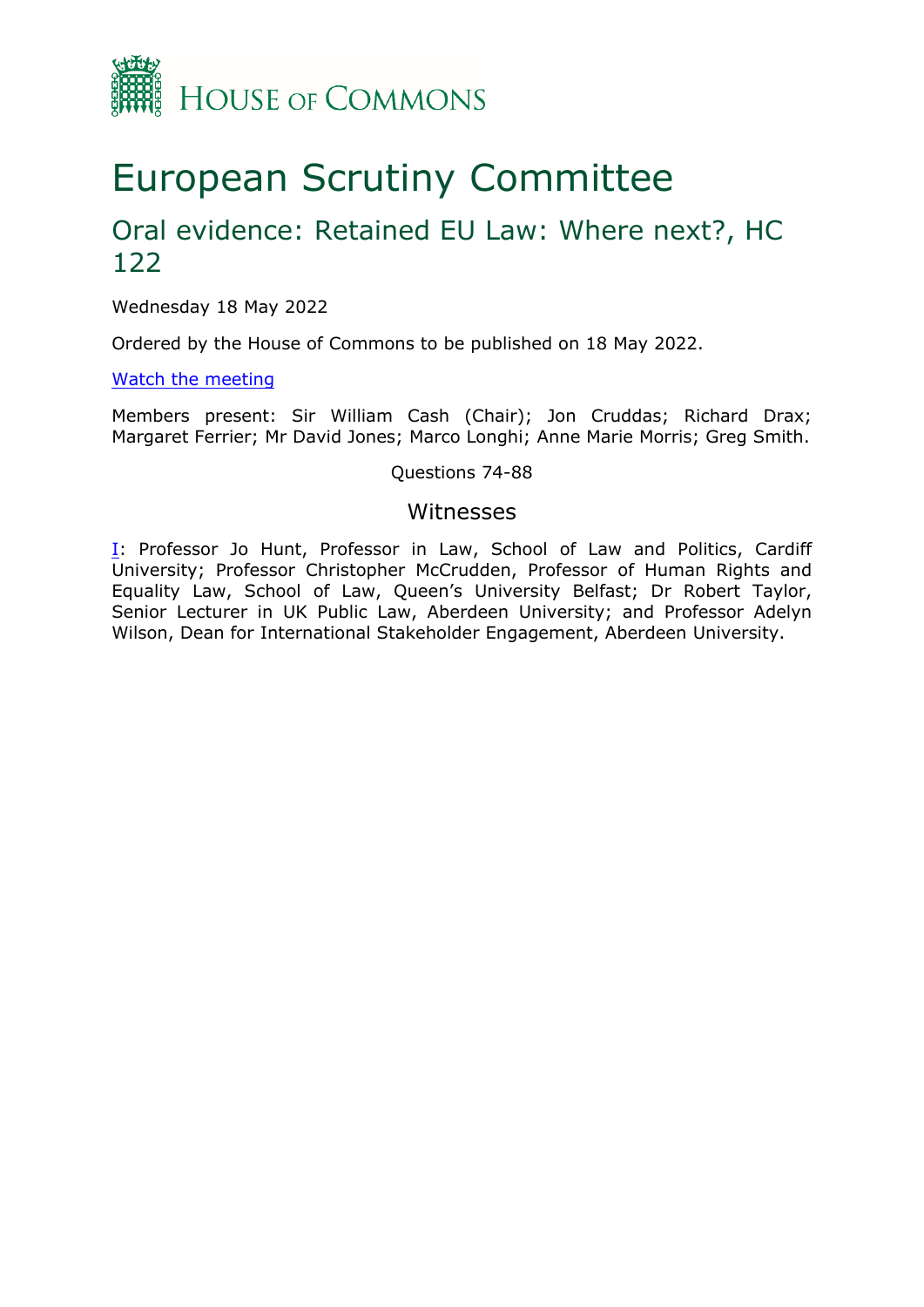

## <span id="page-1-0"></span>Examination of witnesses

Witnesses: Professor Jo Hunt, Professor Christopher McCrudden, Dr Robert Taylor and Professor Adelyn Wilson.

Q74 **Chair:** Good afternoon. It is a great pleasure to see all of you—some of you are on screen, and Dr Taylor is here in person. On behalf of the Committee, I welcome you all and thank you for appearing to give evidence this afternoon. This is the fourth session of our inquiry into the future of EU retained law. To date, we have covered the fundamentals of EU retained law; issues relating to the Government's reviews and scrutiny of any changes to the current system; and the doctrine of the supremacy of EU retained law.

During today's session, we are going to look at EU retained law and the devolved settlements—in particular, how they interact and, from recent Government announcements, the potential implications of the Brexit freedoms Bill. We will cover the EU (Withdrawal) Act 2018 and the devolved settlements as item 1, then the Government's September 2021 reviews and the devolved settlements; the different legal arrangements in Scotland, Wales and Northern Ireland; and common frameworks and the internal market Act.

Because this is a hybrid session, we will try our best to direct questions to you individually. If you would like to come in after a fellow witness, please do so. Before we start, for those watching at home, I would like you briefly to introduce yourselves. I am conscious that three of you are appearing remotely, so perhaps we could start with Professor McCrudden, followed by Professor Hunt, then Professor Wilson, and finally Dr Taylor. Would you be kind enough to introduce yourselves in that order?

*Professor McCrudden:* Thank you, Sir William, and thank you for inviting me to give evidence. My name is Christopher McCrudden. I am a professor at Queen's School of Law, and also a global professor at the University of Michigan Law School. I also practise at the English and Northern Ireland Bars.

*Professor Hunt:* My name is Professor Jo Hunt. I am a professor of law at Cardiff School of Law and Politics. I am also a member of the Wales Governance Centre there.

**Professor Wilson:** My name is Adelyn Wilson. I am a professor of law and university dean at the University of Aberdeen. I am also co-director of our Centre for Scots Law and, with Dr Taylor—who is also appearing before the Committee today—was an academic fellow of the Scottish Parliament.

*Dr Taylor:* I am Dr Robert Taylor. I am a senior lecturer in public law at the School of Law at the University of Aberdeen and, as Professor Wilson mentioned, was an academic fellow at the Scottish Parliament from 2020 to 2021.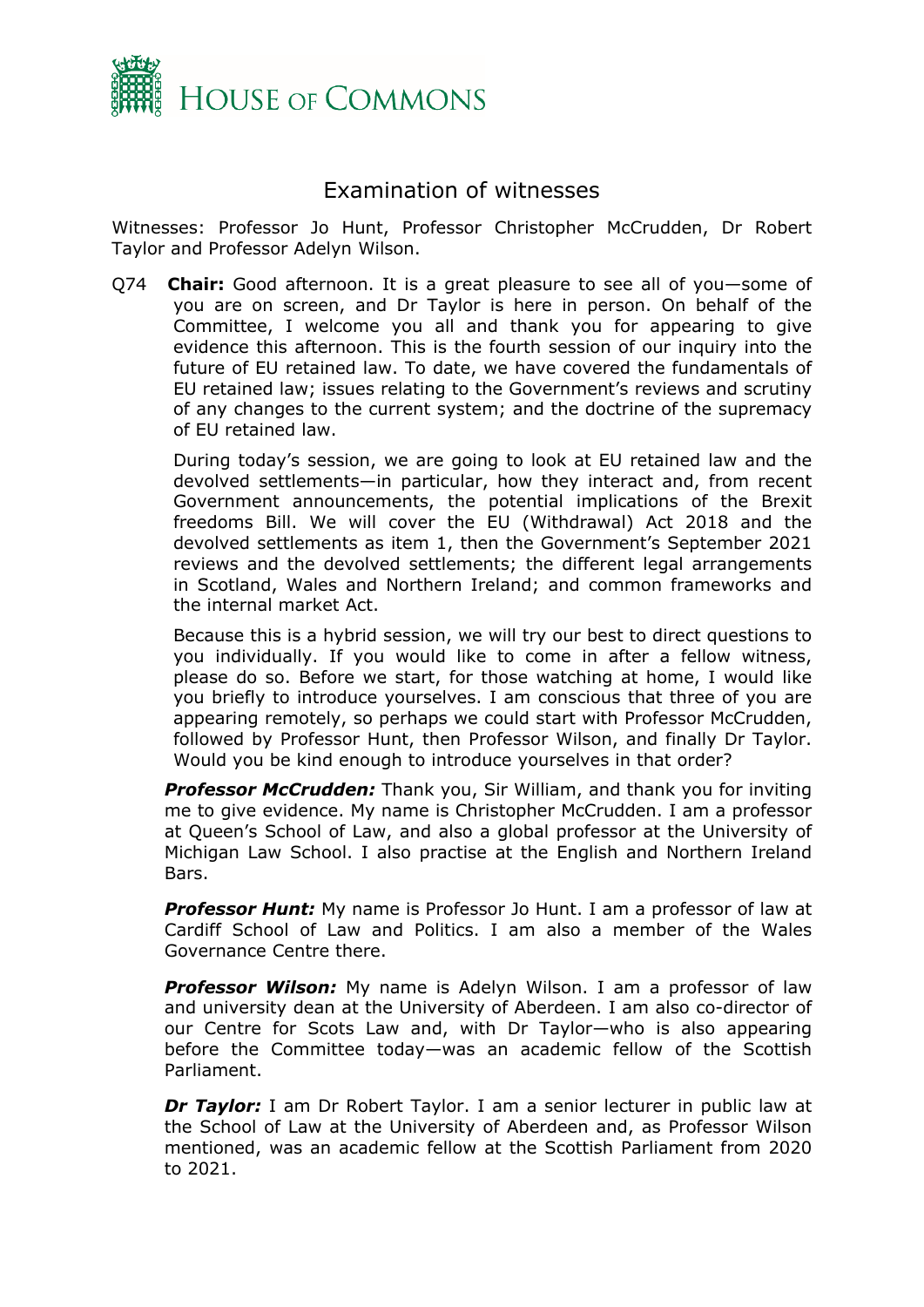

Q75 **Chair:** Excellent; thank you very much indeed. I will ask the first question, which I am going to address to Jo Hunt to begin with, in relation to Wales; then Professor Wilson and Dr Taylor in relation to Scotland; and then Professor McCrudden in relation to Northern Ireland. The question is as follows: can you take us through the provisions in the EU withdrawal Act that specifically relate to devolution and EU retained law, and outline how, if at all, the relevant powers have been used?

**Professor Hunt:** The Act itself, as you know very well, introduces various powers for UK Ministers to introduce changes to existing retained law. It does the job of rolling over EU law into EU retained law, introduces powers for UK Ministers to make changes to that law and, as we know, defines the particular status of that law. Welsh Government Ministers, just as with the Scottish and Northern Irish Ministers, are given the same powers within the fields of devolved competence to correct deficiencies in retained EU law and implement the withdrawal agreement. They have the analogue powers to what is there in section 8 and section 9 for the UK Ministers; schedule 2, through section 11, brings those forward for the Welsh Ministers to use.

Of course, UK Ministers can use those powers for Wales too, although there was a political agreement—the intergovernmental agreement of 2018 between the Welsh Government and the UK Government—that those UK ministerial powers would not be used within devolved competence without the consent of the Welsh Government. So we have the powers for UK Ministers, we have the powers for Welsh Ministers to act within devolved competence to correct deficiencies and implement the withdrawal agreement, and we also have concurrent powers that operate.

There are further powers that the Welsh Ministers did not have, of course—those that did not find a corresponding parallel—most notably the section 12 powers that would have frozen devolved competence, should the UK Ministers have passed regulations to do so, to maintain consistency across the UK ahead of policy making post the UK's departure and the use of the common frameworks as a mechanism to determine that. They do not get the same powers as were there under section 12, which have now been removed.

As far as the use of those powers is concerned, within Wales we have the Legislation, Justice and Constitution Committee in the Senedd, which is the lead Committee that deals with the scrutiny of the instruments introduced by Welsh Ministers under those powers. There was a protocol agreed between that Committee and the Welsh Government about managing the process of scrutiny of the regulations that would come through. There was also a sift process included in the Act, which operates in Westminster as well.

We will hear from across other parts of the UK, but alongside Welsh Ministers passing their own exit SIs on things such as animal welfare, GM and air quality standards, there has been a willingness from the Welsh Government, because of the pressures that have come with the timescale and covid, to allow UK exit SIs to operate for Wales. The Welsh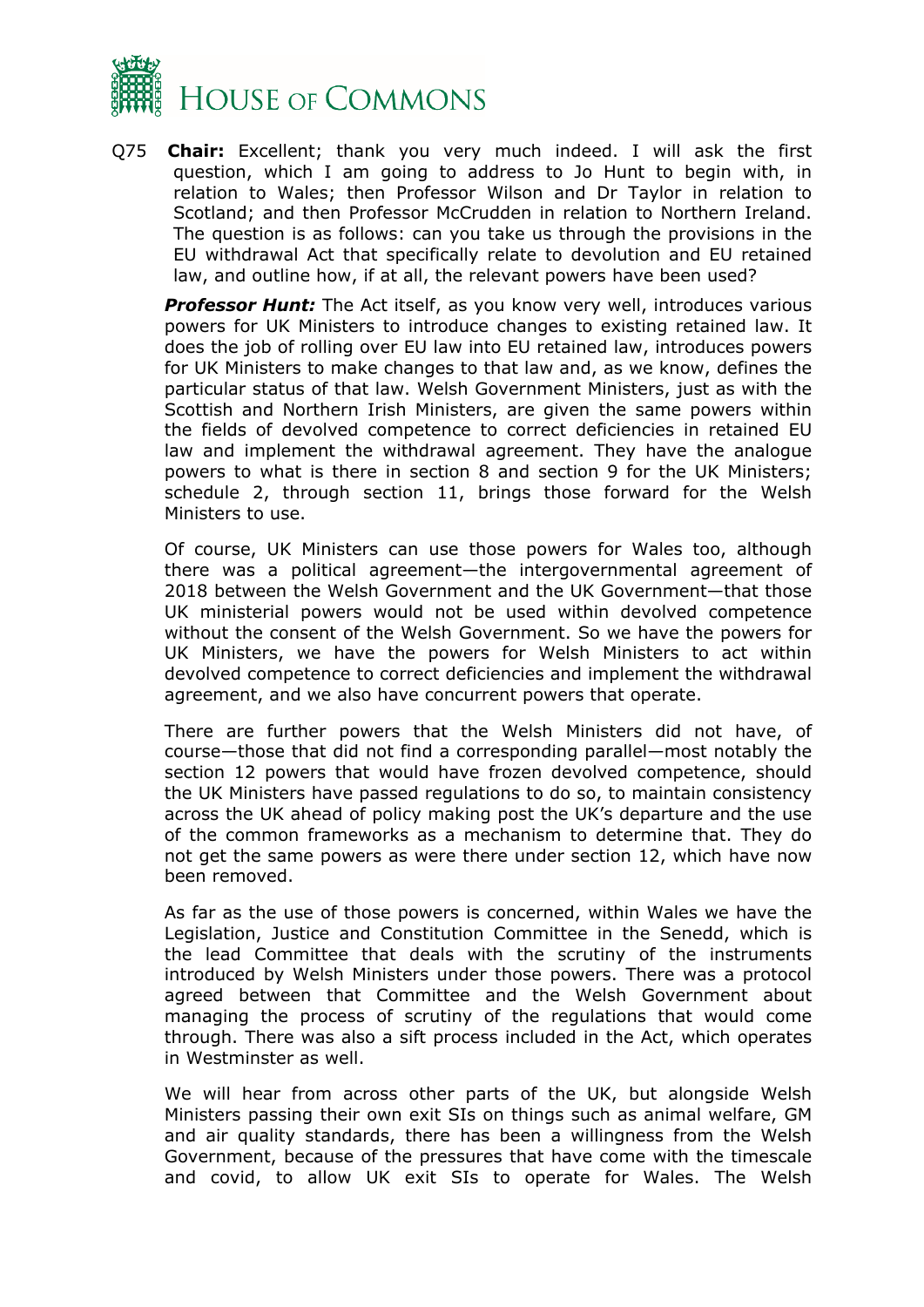

Government's stated position is that they are content to do that so long as there is no policy divergence and no likelihood of one, and that matters are technical and non-controversial. There is a process around that, as I said: there was an agreement that would not normally be done without consent, and there is a reporting process that is provided for under the Standing Orders.

As we have seen, sometimes those UK ministerial regulations have dealt with rather more controversial issues, such as geographical indicators, which was in an area of disputed competence. There has been significant activity by Welsh Ministers to correct the statute book in areas of devolved competence under both those powers and UK SIs. The legacy report from the Constitution Committee in the last Senedd did reflect some concerns about the extent to which the UK Parliament and Government were legislating within devolved competence. Even with consent, there was a sense that more of the law applying to Wales should have been made in Wales under the powers in the Government of Wales Act.

That is the picture of where we have got up to in terms of using the powers to correct existing EU retained law. Going forward, the same restrictions on how amendments can be made in the future to retained EU law, which we see set out in section 7 of the withdrawal Act, apply equally to legislation made by the Senedd and by UK Ministers. We are yet to see any significant divergence between Wales and the UK in the exercise of those powers.

Perhaps we will come on to continuity legislation. We do not have a formal piece of continuity legislation in Wales. We know that the Welsh Government have said that they share common policy interests with the EU on various social and environmental rights, so we may see the potential for that in the future, but for now there has not really been much use of that. A large part of that is because of the holding position that was in place before the UK formally left, or the end of IP completion day, and a willingness—or a readiness—to give the common frameworks space to work. That is my overview of the picture in Wales.

Q76 **Chair:** Thank you very much. I am going to move to Professor Wilson and Dr Taylor in relation to Scotland. We had quite an exposition from Professor Hunt, so I would be grateful if you could distinguish, where you think it is appropriate, the circumstances that apply in Scotland, so that we do not have to repeat everything.

**Professor Wilson:** Certainly. What Professor Hunt has outlined for Wales very much applies in Scotland as well, regarding the schedule 2 and section 8 powers. Scotland did not have an intergovernmental memorandum requiring consent, but none the less, the convention was that consent was sought by the UK Government.

In practice, that meant that the Scottish and UK Governments would agree on how to correct the deficiency of EU law. The Scottish Government would then notify the Scottish Parliament, which would scrutinise the proposals in outline and approve the Scottish Government's consenting.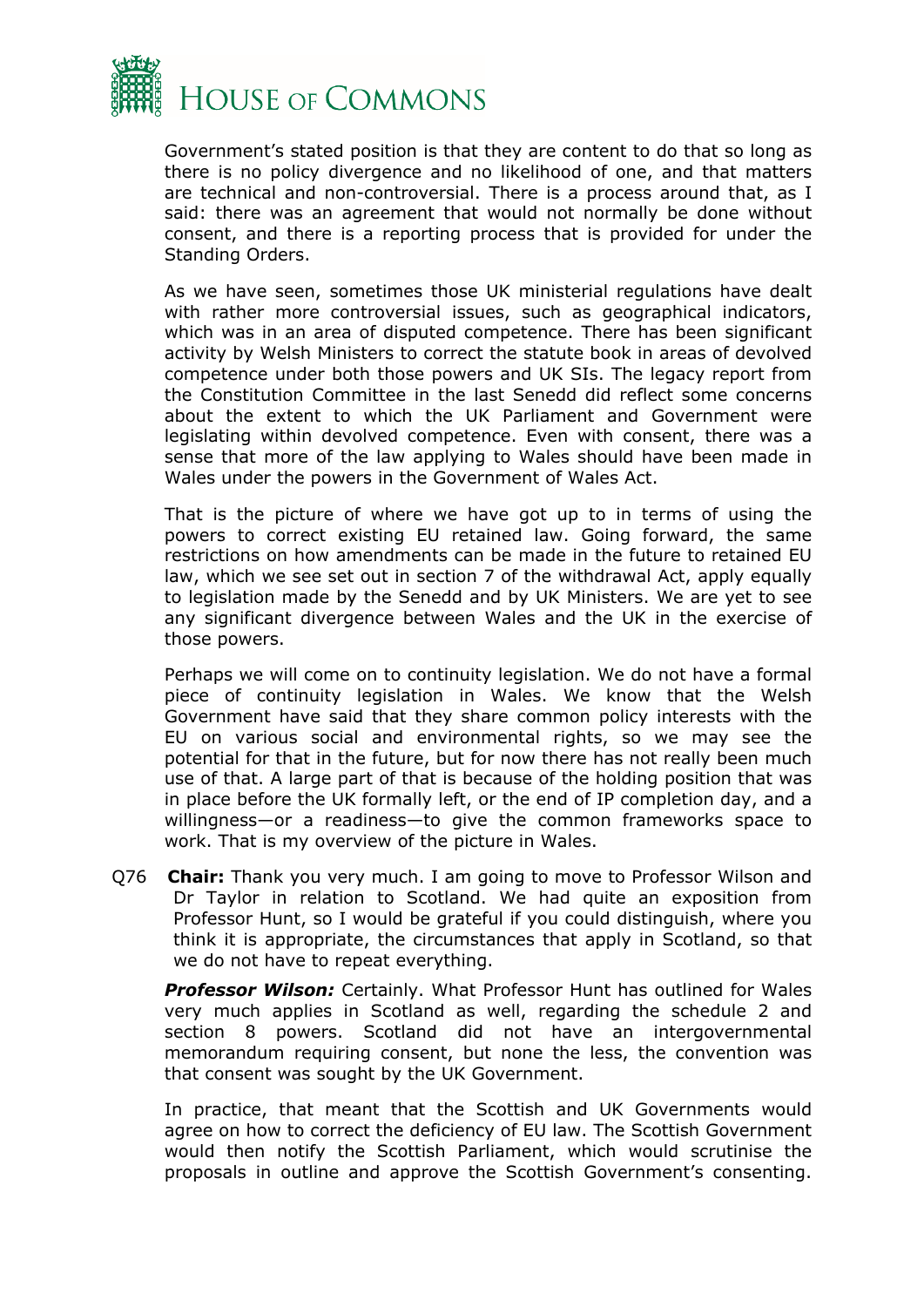

That consent would be given, and then the UK Government would go ahead and make the exit SI, after which point the Scottish Government would report back to the Scottish Parliament that that was now in effect and would note any deviations from the original outline proposal.

Proportionally speaking, around 200 exit SIs were made at Westminster that affected Scottish devolved matters, compared with 70 pieces of Scottish delegated legislation. What that means is that approximately three quarters of the secondary legislation correcting retained EU law on devolved matters for Scotland was made at Westminster. About 80% of that was technical, but 20% was more significant—that might be to give effect to a policy decision, such as the creation of a new advisory committee, or to transfer functions, in particular legislative functions, to the Secretary of State or the Scottish Ministers.

When it comes to the Brexit freedoms Bill, there is a large proportion of exit SIs that affect the Governments who have the power to implement and reform the law and to make policy decisions, and affect the procedures for the Scottish Parliament to scrutinise proposals. But the chances are that if the Brexit freedoms Bill is passed in the way that it seems to be conceived, the Scottish Government and Scottish Parliament would have quite a large interest in it.

**Chair:** Thank you very much. Dr Taylor, do you have anything to add to that in relation to Scotland?

*Dr Taylor:* No. I can answer another question.

**Chair:** Okay—certainly. How about you, Professor McCrudden, in relation to Northern Ireland?

**Professor McCrudden:** Thank you, Sir William. I will not repeat what Professor Hunt and Professor Wilson have said with regard to Scotland. Where the Northern Ireland/Ireland protocol does not apply, the current arrangement for retained EU law applies in very similar terms to that in Scotland and Wales, except that Northern Ireland Ministers may amend, replace or repeal in areas of devolved responsibility. Effectively, what has been said so far about Scotland and Wales applies in Northern Ireland where the protocol does not apply.

The major difference from Scotland and Wales—I am sorry if this is going to add to the complexity of an already complex subject—is where the protocol does apply. There, the current status of retained EU law differs from in the rest of the UK in several respects, and I will mention three respects that are particularly important.

First—I emphasise again that we are talking about areas where the protocol applies—the operation of the common frameworks is subject to the protocol, so the common frameworks cannot override the protocol. The protocol has priority. That is by virtue of several provisions in the 2018 Act, but particularly the crucial section 7A. That is not to say that Parliament could not repeal or amend section 7A. For the moment I am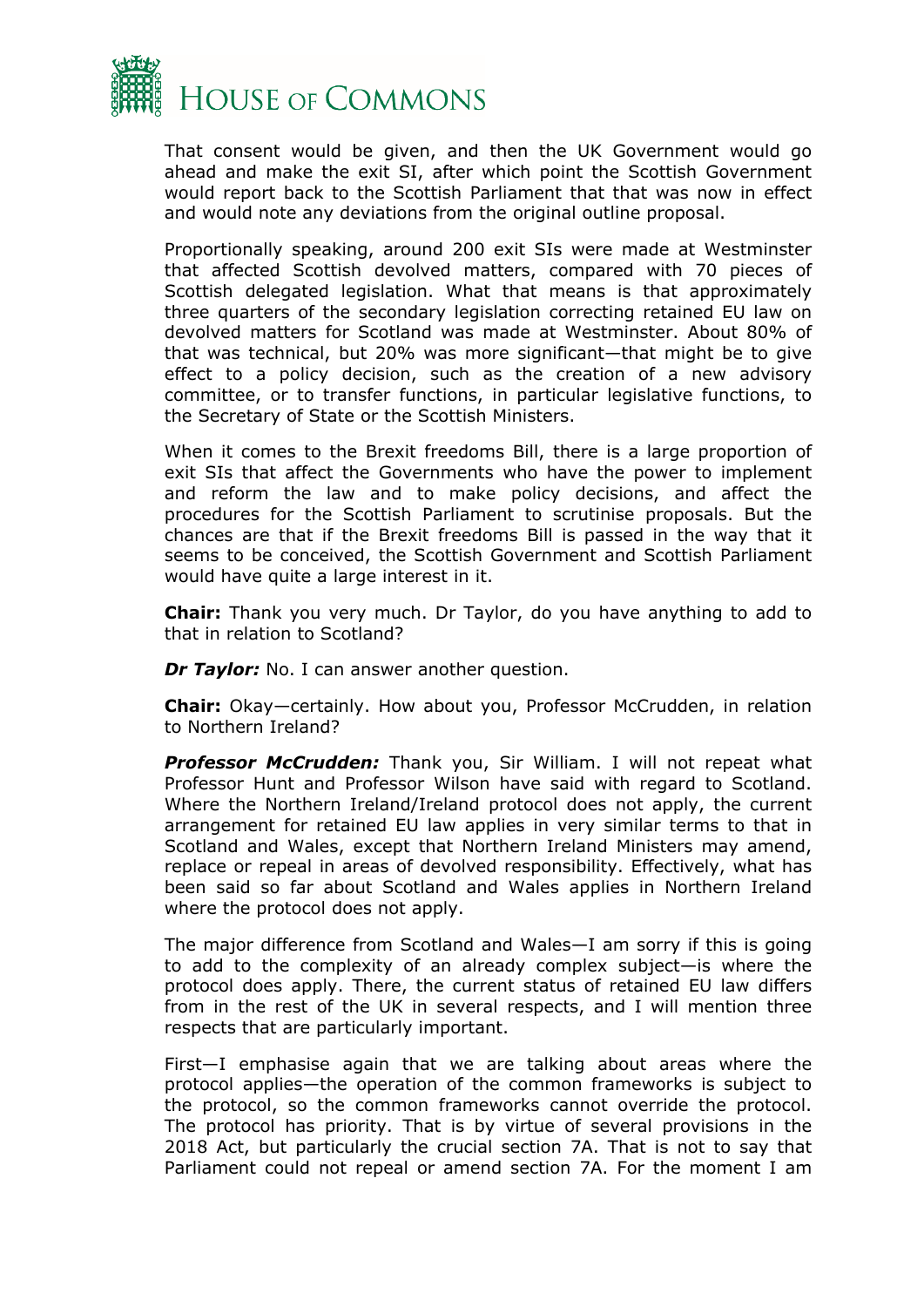

assuming that we are talking about the current position legally, rather than any changes that might be introduced. The first point is that common frameworks will apply only subject to the protocol.

Secondly, where articles 5 and 7 to 10 of the protocol apply—those are basically the customs and single market provisions—EU law as such, not retained EU law, applies, with important implications. The charter of fundamental rights applies; dynamic alignment applies; the courts have to apply relevant ECJ jurisprudence, current and future; references to the ECJ are possible from Northern Ireland courts, and breaches are subject to European Commission infringement proceedings before the Court.

That connects to the question about the status of retained EU law because, to the extent that retained EU law overlaps with the provisions of articles 5 and 7 to 10, and in particular with the provisions in annex 2, any departure in GB from retained EU law, with the position in Northern Ireland remaining the same, will lead to greater divergence between GB and Northern Ireland. In other words, amending, replacing or repealing retained EU law in GB has potential implications for opening up divergence with Northern Ireland in the areas where articles 5 and 7 to 10 apply.

The third area of divergence from Scotland and Wales—again, where the protocol applies—is with regard to article 2 of the protocol. The Committee has been involved with article 2 in the past, so you will know that, in that context, it is the provision that guarantees non-diminution of Good Friday/Belfast agreement protected rights—human rights and equality. Where article 2 applies, the implication is that the EU underpinnings of those rights, including EU underpinnings that are currently retained EU law, have to remain in place or be replaced with something equivalent. Otherwise, there would be a diminution of the rights under article 2, which would be a breach of that article.

There is, therefore, a special status under article 2 to retained EU law where it underpins rights under the Good Friday agreement. That special status applies to not only the so-called annex 1 anti-discrimination directives, but all EU retained law that underpins the Good Friday agreement protected rights. In other words, the annex 1 antidiscrimination directives have an additional protected status, but so too does the rest of retained EU law—unnamed—where it has the effect of underpinning the Good Friday/Belfast agreement rights. There is an important judgment of the Northern Ireland High Court in the SPUC case, which is on appeal to the Northern Ireland Court of Appeal in October.

I will conclude on this point. In short, the danger is that a wholesale removal of EU retained law that does not take into account its relationship with article 2 or the other articles I have mentioned could unintentionally lead to either divergence with the rest of the UK or the diminution of the Belfast/Good Friday agreement protected rights, leading to a breach of article 2. My apologies for a somewhat technical analysis—I hope you will forgive me.

Q77 **Chair:** Thank you. Just to put a cap on that, the European Union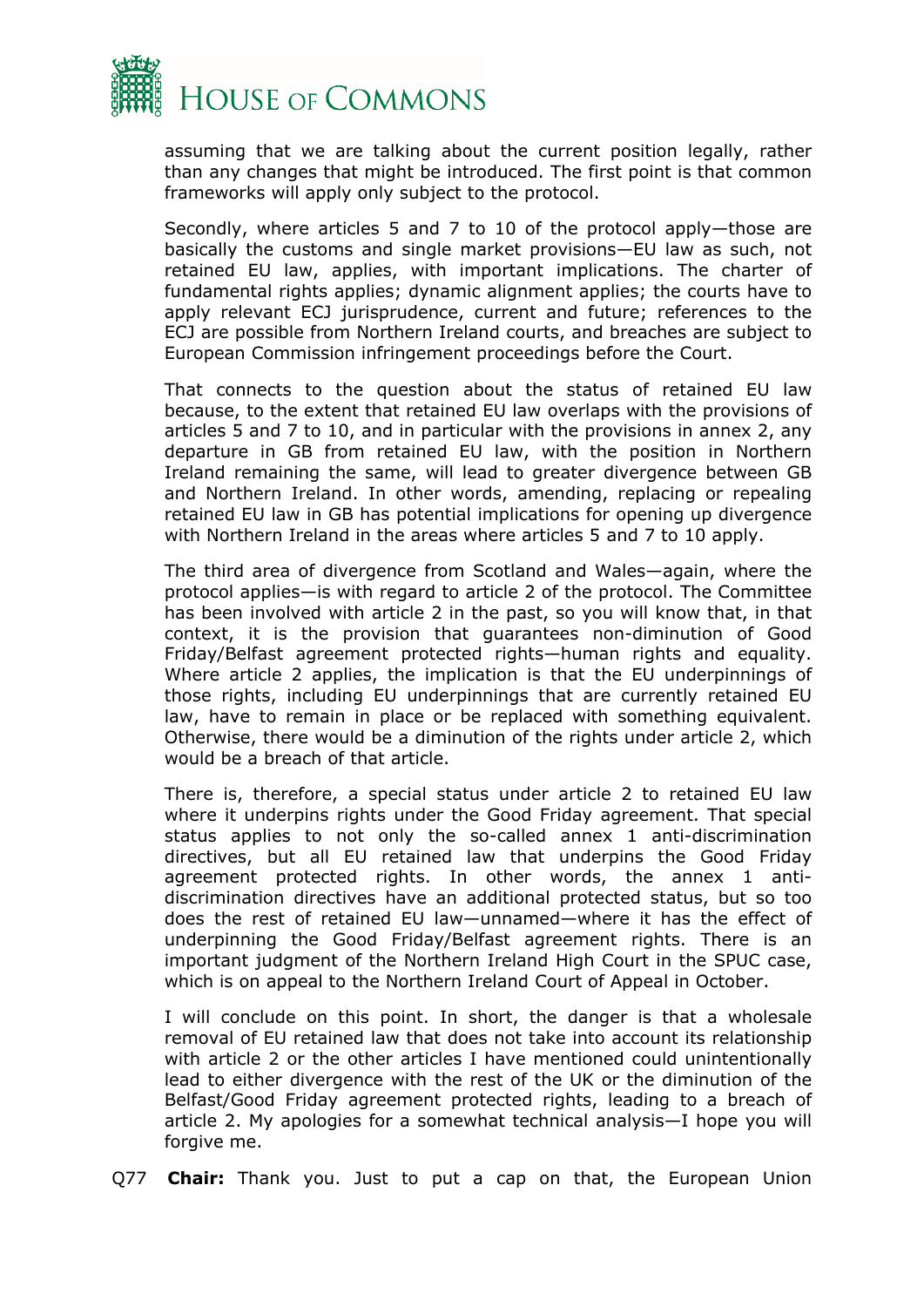

(Withdrawal Agreement) Act 2020, in section 38(2)(b), provides specifically for the removal of both direct effect and direct applicability, notwithstanding the provisions of the previous enactment. In other words, as you gather, it overrides both. Although I hear everything that has been said with respect to the current situation, what if legislation were to be introduced, the effect of which would be to implement the powers that are not simply a restatement of the sovereignty provisions, because they are expressly, specifically and particularly referred to under section 38(2)(b)? This is a bit technical, but I just wanted to put that on the record, because that is something against which one will have to make a judgment as to what is going to happen next, or indeed make a judgment about what is done, if it is done under section 38.

*Professor McCrudden:* May I very briefly add a footnote to that? It is clear—this is why I stated it in my initial presentation—that parliamentary sovereignty means that section 7A can be overridden. There is, however, a dispute as to whether it can be done without new primary legislation. I think that is the question that arises.

Q78 **Chair:** I understand that and I didn't suggest that it would be done by any other means in this context. Section 38 provides the opening of a door for new primary legislation were it to be necessary—that is, I think, probably the case.

*Professor McCrudden:* I would not dissent from that. It does not override parliamentary sovereignty in the sense of primary legislation being available, of course.

**Chair:** That is extremely helpful, Professor McCrudden; thank you very much. Now I am going to ask Marco Longhi whether he would be good enough to ask the next question. And could we keep the answers a bit shorter? I gave a lot of latitude there, because we have three different devolved Administrations, and you have done a very good job in giving us an overview, but we need to move on a bit. Marco, would you be kind enough to ask question 2?

Q79 **Marco Longhi:** We may well have covered some of this ground. The Government have announced that they will bring forward a Brexit freedoms Bill, which will include a mechanism to make it easier to amend or replace retained EU law. Are there any particular issues that should be taken into account, from the Welsh, Scottish and Northern Ireland perspective? Perhaps we could start with Professor McCrudden.

**Professor McCrudden:** Thank you for the question; it is obviously highly pertinent. The gist of what I was suggesting was that there are two particular respects in which I would advise the Government to be careful. The first relates to the potential divergence between Northern Ireland and the rest of the UK. The more retained EU law is replaced, amended, withdrawn and so on for GB, the more divergence there is going to be with Northern Ireland in the areas of the single market and customs. That would be a choice for the UK, obviously, to make, but the current position is that, under the protocol, EU law, in those areas, applies and that cannot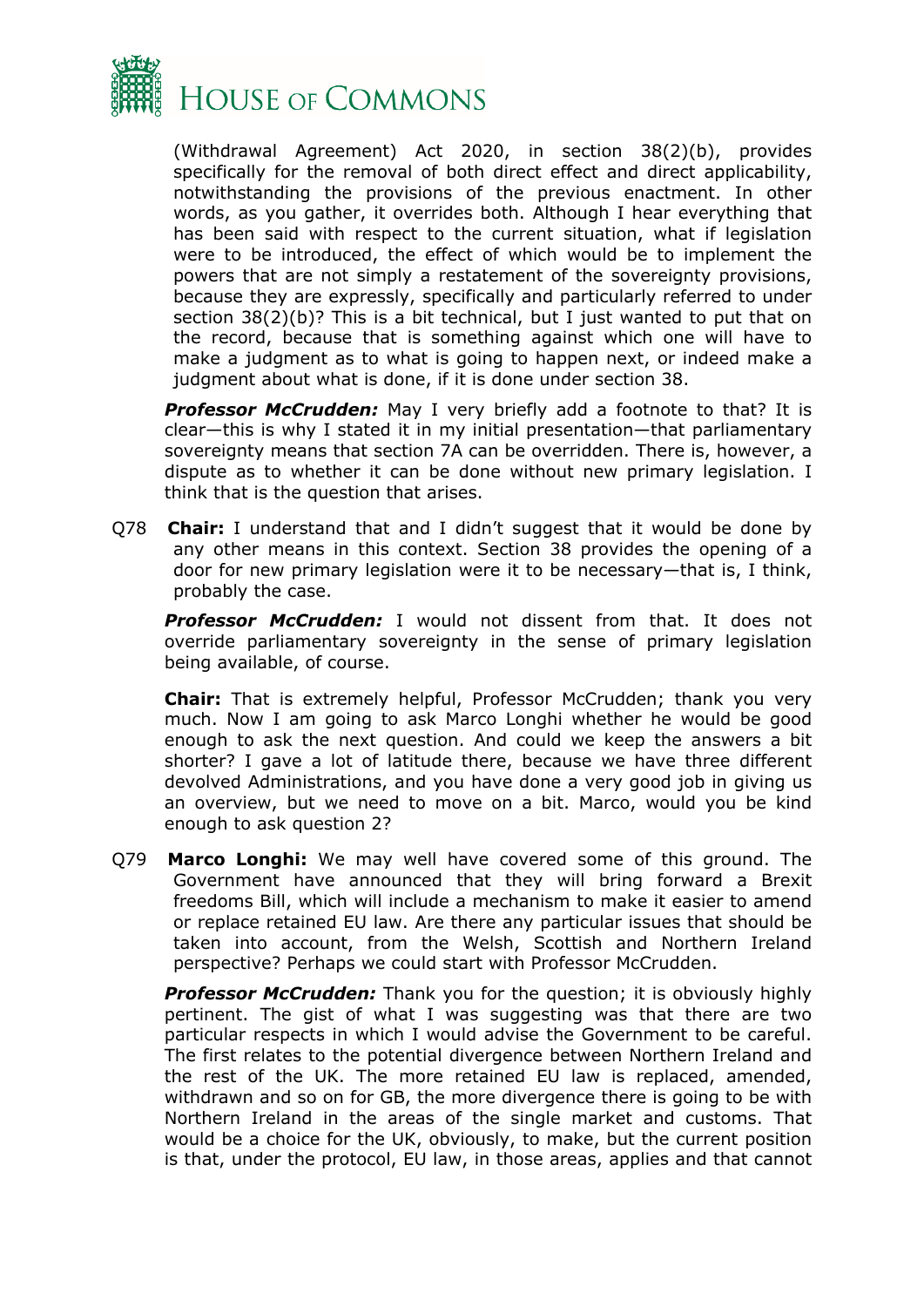

be amended through the provisions of something like the Bill that you are mentioning. That's point 1.

Point 2 is a rather different situation that arises under article 2 of the protocol. That is that retained EU law currently is part of the structure of law that underpins the Belfast/Good Friday agreement provisions on human rights and equality. The article 2 commitment and requirement on the UK Government is no diminution of those rights. If you were to remove the retained EU law without replacing it with something equivalent, that would lead to a diminution in the rights and therefore a breach of article 2.

The short answer is that, in both those respects, I think British Governments need to be quite careful in terms of the implications of the amendments that they are planning to introduce.

**Marco Longhi:** Thank you very much. Professor Hunt?

*Professor Hunt:* Clearly, the issues affecting Northern Ireland are of a different magnitude from those impacting Wales through this, but it is still the case that constitutional issues would arise through it. The assumption is that the powers wouldn't simply be for UK Ministers and that they would also bring in powers for all parts of the UK, to make it easier to address issues—notwithstanding the situation in Northern Ireland. So there would be a change in competence. It would engage the Sewel convention. There are also the issues, as we have seen before, around concurrent powers, if we see those coming through again. There will be concerns about that use of concurrent power, if it is introduced. When UK Ministers can also use powers under the Brexit freedoms Bill in devolved areas, what controls might there be over that?

As we have seen, there have been instances where commitments have been made in intergovernmental agreements. Equally, there have been instances where controls have been written on the face of the Bill. That would be something that would be very much sought, should those concurrent powers be introduced, from the devolved Governments.

The common frameworks process that has been undertaken will be the mechanism through which the Governments work together, through which collaboration takes place in areas that were previously brought together by EU law. We know that those common frameworks are very much built upon EU retained law, and there are very clear processes within those frameworks, as they are being established, in terms of how you manage the decisions to develop policy within those frameworks. Any process that is written into that Bill will need to consider those frameworks.

More widely, the intergovernmental relations terrain, which we know has been so very contested, has seen some real breakthroughs. We had the Government's review published in January 2022. We need to pay attention to where this sits within the broader territorial constitution.

**Marco Longhi:** I would like to get a Scottish perspective from Dr Taylor.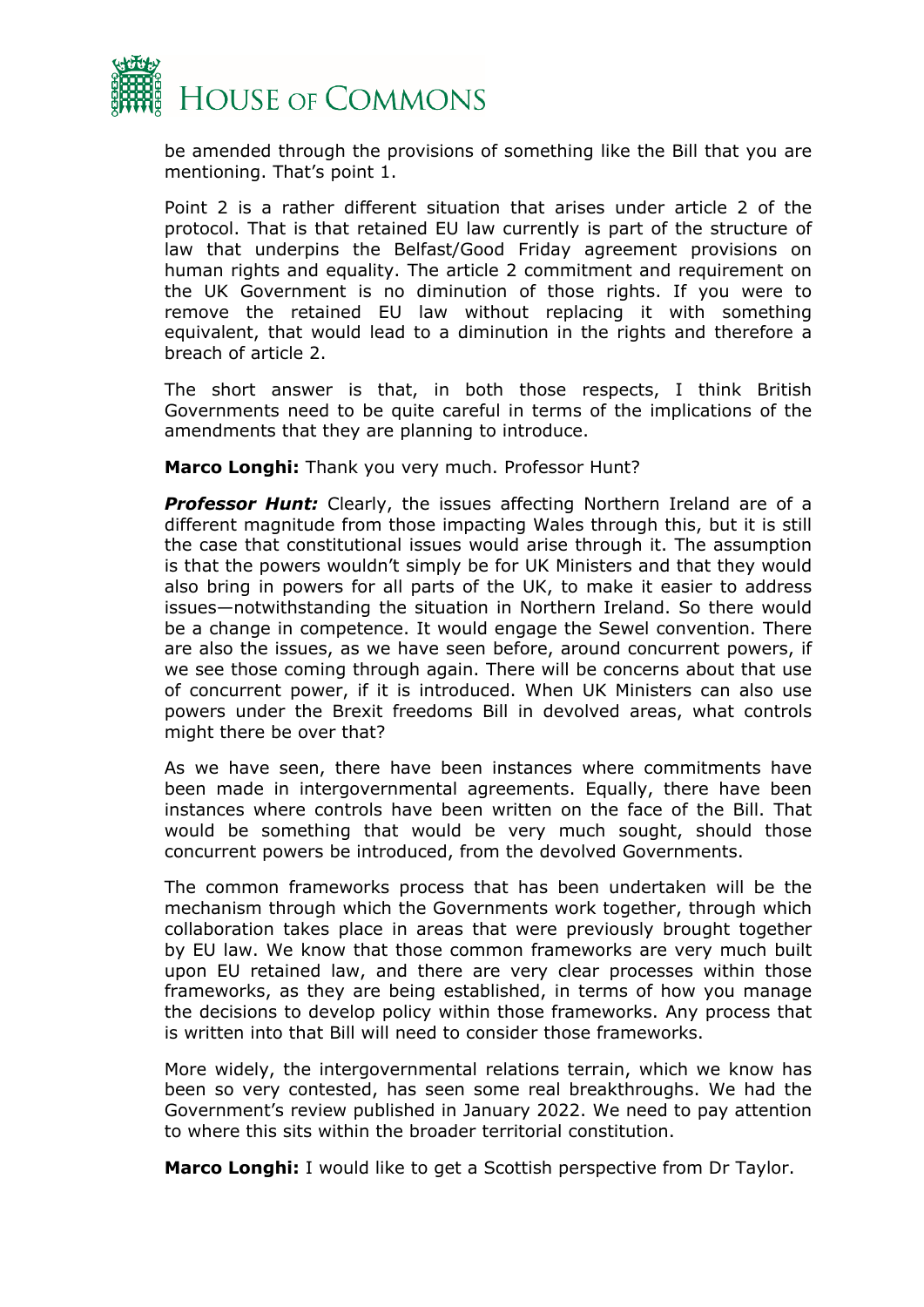

*Dr Taylor:* I am happy to come in on this one; thank you. A lot has been said there of tremendous relevance. In terms of Scotland and the Scottish experience, one thing that we have discovered is the importance of scrutiny of these provisions.

Assuming that any Brexit freedoms Bill wants to introduce some kind of secondary legislation-making power to change, repeal or amend retained EU law, equivalent to what we saw under the 2018 Act, it is important that there are similar scrutiny mechanisms, as we saw under that. Obviously, when it came to Westminster passing any statutory instrument that had a UK-wide implication, it would still be subject to a sifting process, to ensure that it was going through, whether a negative or an affirmative process.

The important thing to stress for Scotland, as my colleague Professor Wilson mentioned, is that many SIs were passed at Westminster that applied to Scotland under retained EU law. That was with the consent of the Scottish Government and the approval of the Scottish Parliament. A protocol was put in place to allow the Parliament essentially to approve any intention by the Scottish Government to consent to these changes. That meant that they came up with their own scrutiny process, to look at proposals, not the SIs themselves, because they wouldn't have access to those.

There was the opportunity to ensure that they could have a look at what was going on, and to ensure that they were happy with the changes. Those were often happening in parallel. You had intergovernmental discussions about what changes we should do. When they agreed that, the Scottish Government went to Parliament, tried to get their consent first, and then that would go through Westminster. That all sounds very complicated, because those were two parallel scrutiny processes. They didn't intersect, and the Scottish one was purely political, not legal. It was obviously very important, given the scale of the changes happening.

Under the 2018 Act, most of those changes were meant to be technical in nature. Indeed, most of the notifications issued in relation to UK exit SIs that related to Scotland were seen as purely technical. The one thing to remember with the Brexit freedoms Bill is that, at least from what we know, there is the suggestion that it might make more sweeping or substantive changes to existing retained EU law; in which case, scrutiny becomes ever more important.

The key to effective scrutiny is timing. If we think about what happened in 2018, the Bill had to turn into an Act very quickly. Exit day obviously changed many times. IP completion day then came in, and there was a strong push to try to get as much of this law amended, to avoid a cliffedge scenario. That meant that, often, times were not met—scrutiny availability times. You did not always get enough time at the Scottish Parliament to look at some of the proposals within the promised timeframe; they would not get to see the exit SIs, even in draft form. Often, the thing to bear in mind is that since Exit day, an IP-completion date is no longer an issue. One thing is to build in enough time to allow Scotland, and perhaps the other devolved Administrations—not just the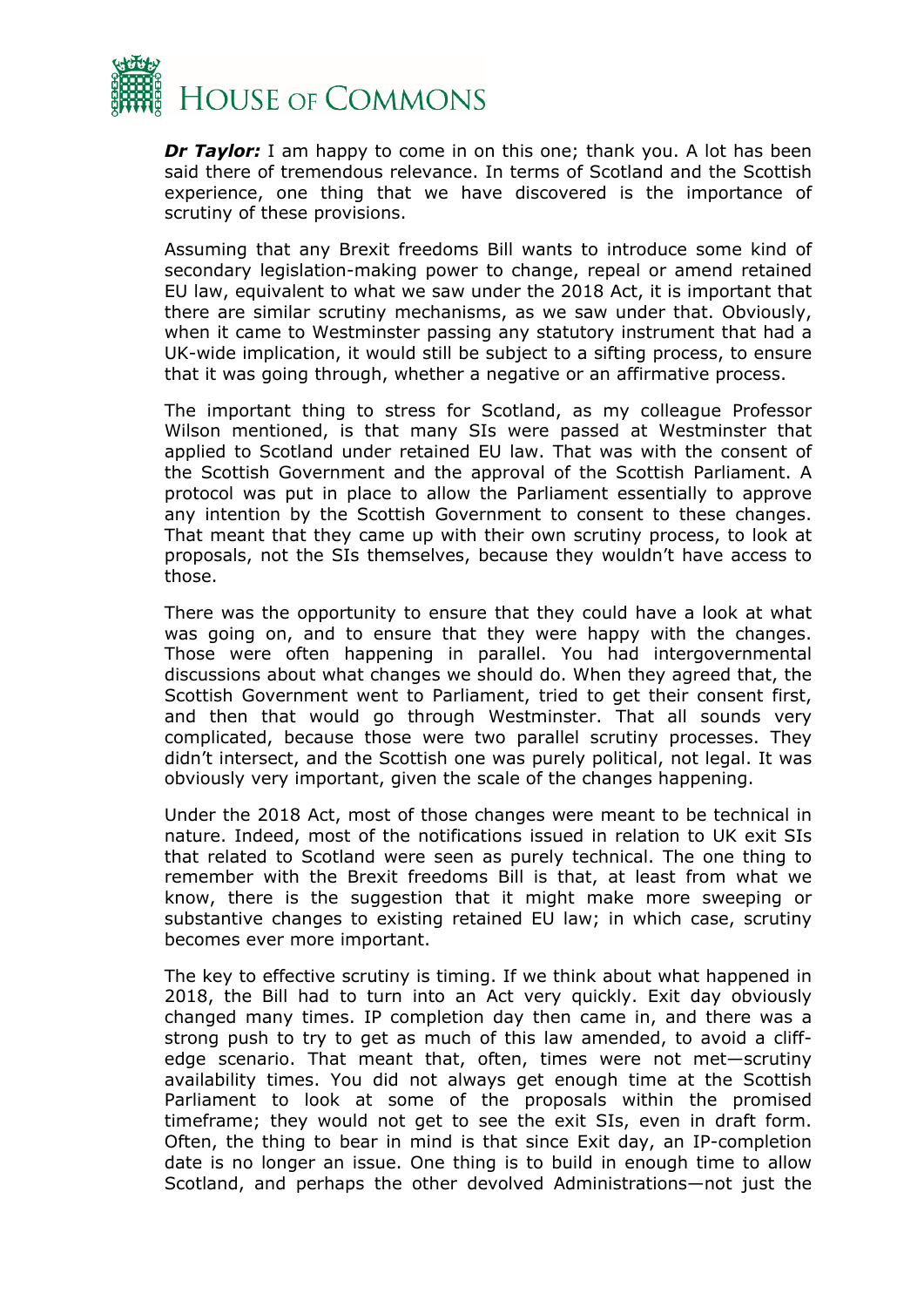

Governments, but the Assemblies—to look at those proposals as a way to feed in.

Q80 **Marco Longhi:** Would you like to add anything, Professor Wilson?

*Professor Wilson:* No; I think my colleague covered it.

**Chair:** I am going to change the order of the questioning slightly and ask Margaret Ferrier if she would be kind enough to ask the next question, and then I will call Richard Drax and Jon Cruddas.

Q81 **Margaret Ferrier:** This question is for Professor Wilson and Dr Taylor. To what extent, if any, could future changes to retained EU law made under the Government's Brexit freedoms Bill affect the Scottish Government's commitment to keeping pace with EU law?

*Dr Taylor:* The first thing to stress is that since the UK left the EU, Scotland no longer has to comply with EU law moving forward, and it is not limited in any way—as it was previously—in having to legislate in conformity with EU law. That is all well established. There is no commitment in law, as it were, and there is no obligation under international law for the Scottish Government or Parliament to keep pace, but as we know, they have taken on a commitment to doing so politically. Indeed, legislation passed at the end of 2021 gives power to Scottish Ministers to pass secondary legislation to try to keep pace with EU law developments. I stress that that is a policy commitment, and powers have been given in relation to it.

I think it is fair to say that any Brexit freedoms Bill—particularly if it does as we suspect by granting sweeping powers to potentially change retained EU law—is probably going to affect Scotland's ability to keep pace with EU law developments. First, if indeed any powers are used to amend, change or replace retained EU law, that may lead to greater divergence in what retained EU law looks like in Scotland and what it looks like in the EU. It already does differ, of course, because retained EU law is slightly different—there have been changes—and the UK is no longer signed to every aspect of it. If that changes, the gap between retained EU law in Scots law and EU law widens, making any attempts to keep pace a little harder because there is less of a base to build on.

The second element where this might be relevant is the supremacy of EU law. If that requirement under the withdrawal Act ever changed, you would obviously have a significant shift in the domestic legal order of EU law that would further create divergence between Scots law and EU law, and would therefore make it harder to keep pace. There are some areas where they might be able to do that because they are not as dependent on retained EU law as it exists, but fundamentally, the bigger the gap between Scots domestic law and the EU law, the harder it will probably be to keep pace.

Q82 **Margaret Ferrier:** Before I bring in Professor Wilson, you mentioned, Dr Taylor, that legislation was brought in by the Scottish Parliament at the end of December—the UK Withdrawal from the European Union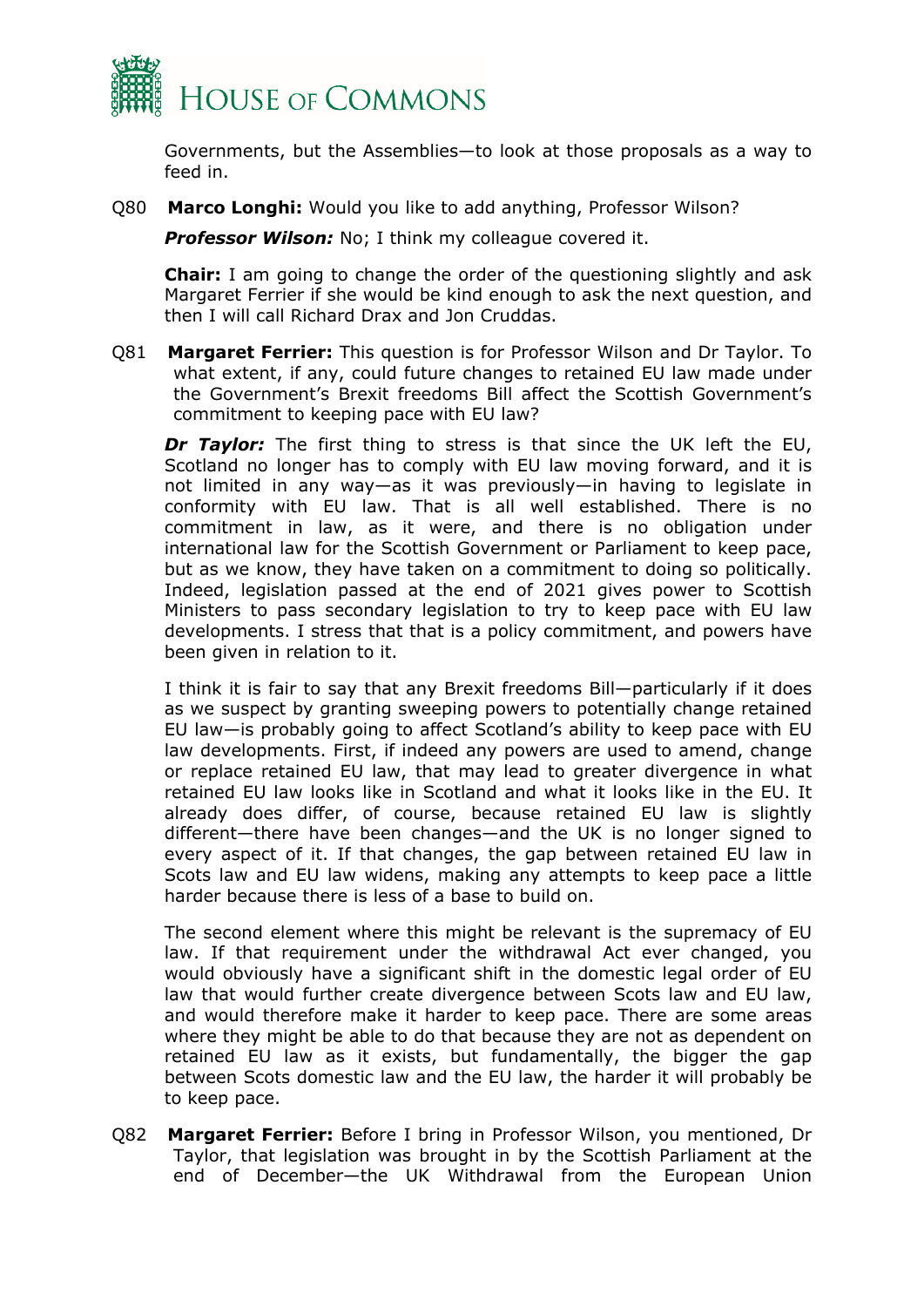

(Continuity) (Scotland) Act 2021. Can you comment on the fact that, so far, there has been no use of the powers in that Act, and there are no plans to use them? The reason the Act was brought in related to keeping pace with future developments in EU law. Have you any idea why it has not been used so far?

*Dr Taylor:* No, I do not have any extra insight into the Scottish Government's thinking on that. It did pass relatively late last year. I know that there is a reporting requirement under the Act and I think the first report was issued a couple of months after the Act was passe. As you said, it said that there was no use of those powers. They plan to report again later this year, but the report could say the same thing.

The other point to mention, I suppose, is that the power in and of itself was not necessarily required either. There are other ways in which Scotland could keep pace: through Acts of the Scottish Parliament and, potentially, under other types of secondary legislation. That is certainly not the only mechanism by which it could be achieved; it is obviously the most explicit.

The only other thing to mention is that it is not a duty. There is no duty there for a Scottish Minister to use it—it is a power, so they can exercise discretion. It might be that they just haven't seen any appropriate scenarios yet. It is certainly more limited in its use. The suggestion is that it is for things like environmental protection, animal health and welfare and so on. It might be those opportunities have not come up yet. Beyond that, I am afraid I could not speculate any further.

**Margaret Ferrier:** Professor Wilson, would you like to come in?

**Professor Wilson:** No, I believe my colleague has covered everything.

Q83 **Richard Drax:** Good afternoon to you all, if you can hear with the noise of the helicopter. As part of its review of retained EU law, the Government are looking at how to remove the principle of the supremacy of EU law. Are there any particular implications for the devolved Administrations, their legal systems or their settlements? Dr Taylor, do you want to kick off?

**Dr Taylor:** Yes, I can certainly make a start on that. As I have already briefly mentioned, the thing to remember with the supremacy of EU law is that it is a rule of priority. Essentially, if you have a conflict between retained EU law and pre-IP completion day domestic legislation, we know that it should be the retained EU law that prevails. Now, if that were to disappear, that would constitute a change in the law. The domestic/EU law situation would be turned almost on its head. On that basis, I think the problems for Scotland would be the same as for the rest of the United Kingdom. It is an issue that they are all going to have to deal with.

As I have said before, it is important to note that, unlike pre-IP completion day, there are no legal limits on Scotland's ability to legislate for the EU and so on, so the dropping of the EU supremacy requirement isn't a major issue there. The one thing to remember is that if this principle were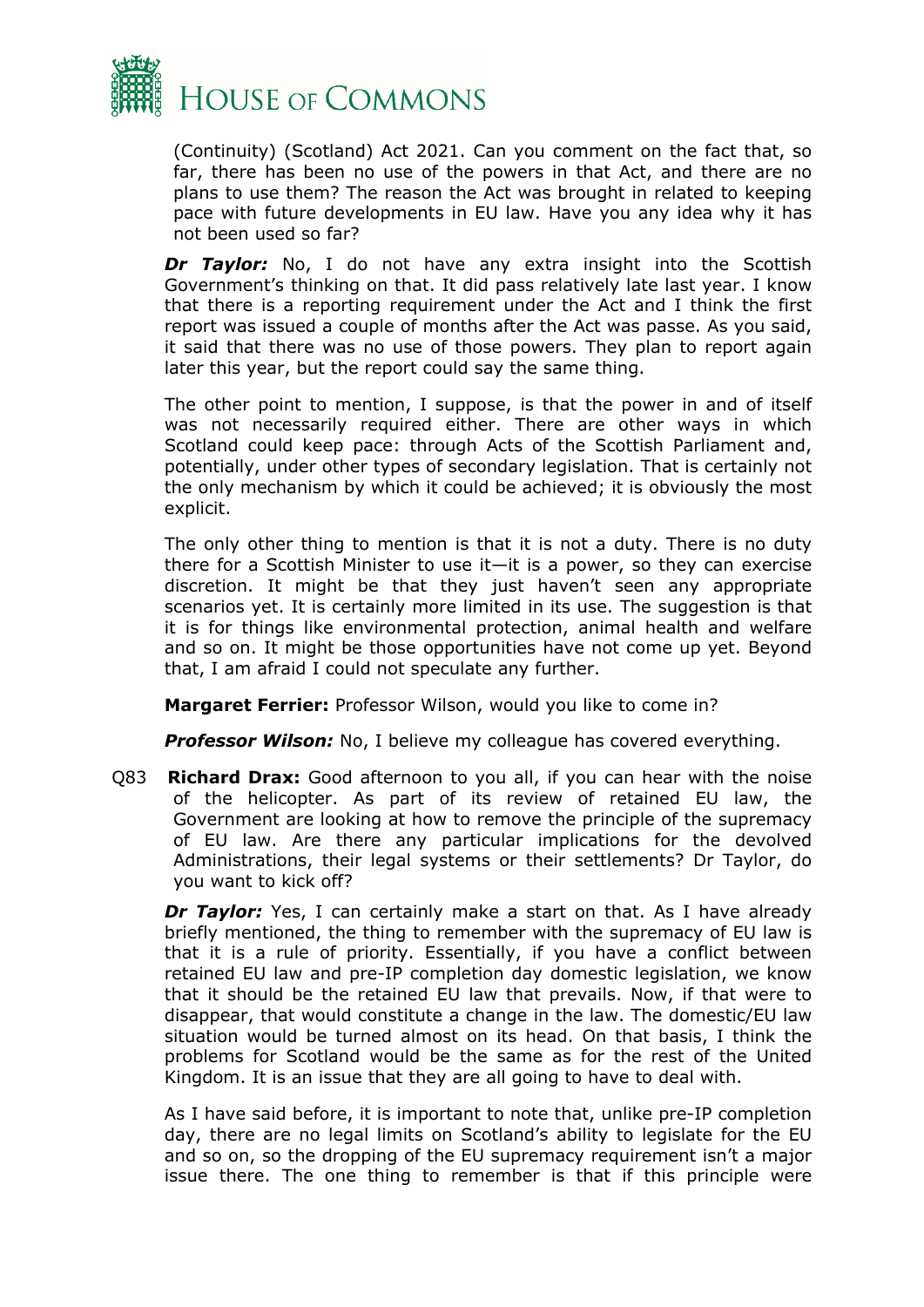

removed, and you have this substantial change in the law, you are presumably going to have to either repeal or replace the EU (Withdrawal) Act 2018. That is of course a protected Act under the Scotland Act, so the Scottish Parliament cannot change it. You would probably be looking at Sewell there; in other words, you would need the consent of the Scottish Parliament on that, or at least would need to request it, as a constitutional convention. I suspect many of the problems in Scotland would be those faced by the other UK nations, but there would be that extra element. As we all remember, consent was sought on the EU (Withdrawal) Act 2018; it was not given, but it was sought. I suspect any changes under a Brexit freedoms Bill, especially if it was to change this sort of element, would require consent to be sought.

**Richard Drax:** Professor Hunt, anything to add?

**Professor Hunt:** As we have heard, supremacy is effectively a conflicts principle in these cases. It is establishing which measure should be applied where there is a conflict between a provision of EU retained law and a provision of domestic law, when they were both created prior to implementation completion date. Domestic law, under the withdrawal Act, would be either disapplied or quashed, depending on its status.

The distinction that we see in the devolved jurisdictions or the devolved legal orders is that, under the Government of Wales Act, Welsh legislation, including primary legislative Acts—before we left, if it did not comply with EU law, it was not law. It would be void—quashed, effectively. There is that difference between Welsh primary law and Scottish primary law, and Acts of Parliament, reflecting clearly the sovereignty of the Westminster Parliament. If we do remove it, we have the situation where the potential for Welsh legislation to be quashed or disapplied would be lifted—if we remove that principle of supremacy.

Of course, as we have heard, the reason we have got that is in the interests of legal certainty and predictability. I think there are real concerns about losing that. Of course, the further we get away from the point of departure from implementation completion date, the further into the background the principle will fade. I am of the pragmatic, "let it run its course" school.

**Richard Drax:** Professor McCrudden?

*Professor McCrudden:* Again, the answer has to be in two parts, I'm afraid. With regard to the areas not covered by the protocol, the points that have been made about Scotland and Wales apply in the same way, so I will not repeat those. However, with regard to areas that are covered by the protocol, there are two implications to retained EU law no longer having supremacy. The first is that in the areas covered by the direct EU law that applies in Northern Ireland, of which there is a substantial amount—not retained EU law, but direct EU law—whether or not retained EU law is made supreme in the UK does not matter at all because under section 7A, the EU law that applies directly in Northern Ireland has already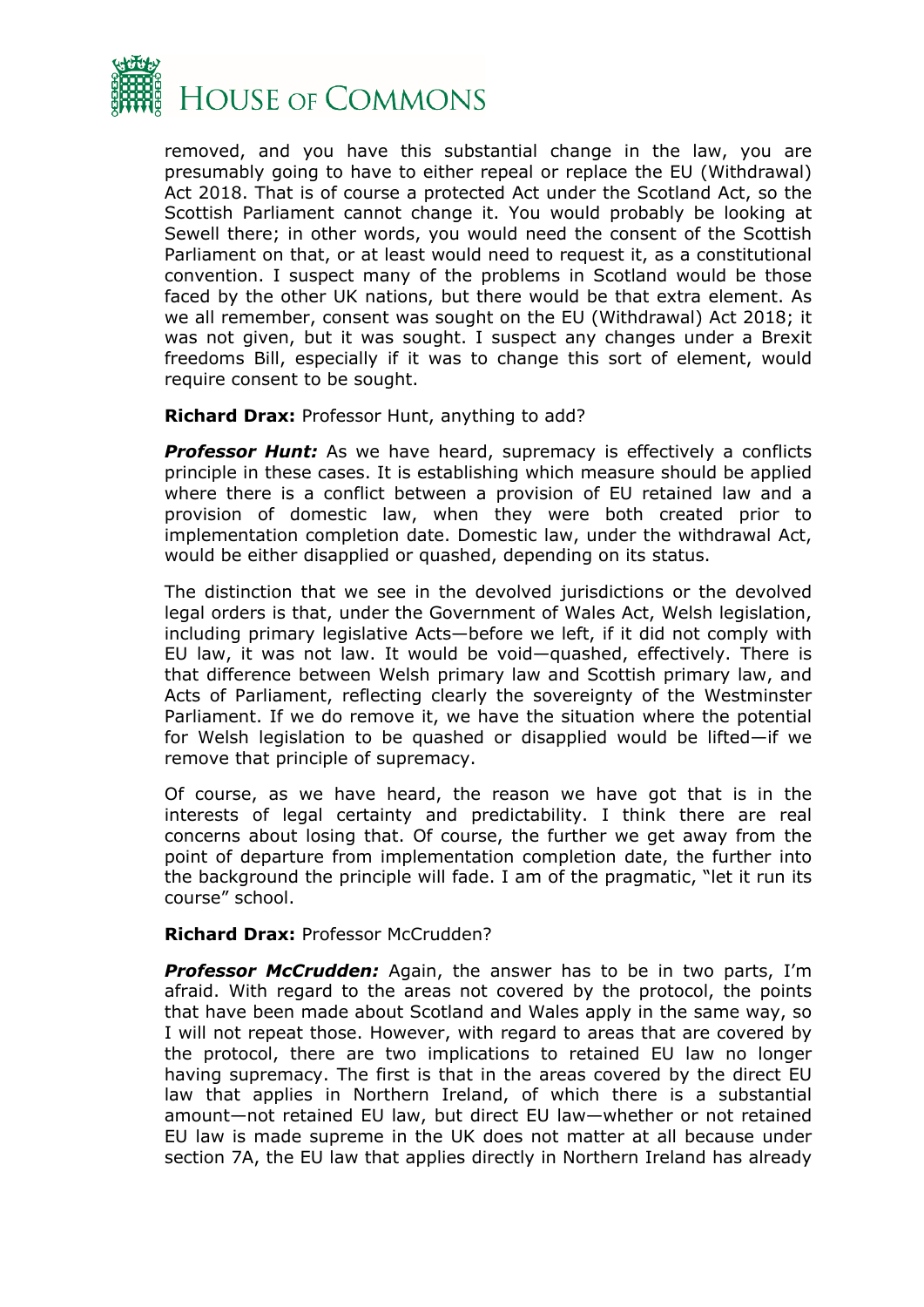

been given supremacy. Tinkering around with retained EU law does not affect supremacy.

With regard to areas that are covered by article 2, however, where the article 2 requirement applies and retained EU law is part of that, making it not supreme in UK law again makes no difference whatever because article 2 requires it to have priority, in terms of the protocol. That is again guaranteed under section 7A. The short answer is that it has important implications if you are no longer to make retained EU law not supreme, in terms of increasing divergences between Great Britain and Northern Ireland, but in major respects it will have no effect in Northern Ireland other than that.

**Richard Drax:** Finally, Professor Wilson.

**Professor Wilson:** Thank you. I think my colleagues have answered that quite comprehensively.

Q84 **Jon Cruddas:** Good afternoon, everybody. Can I add to the complexity of this by asking questions about the courts and retained case law? We have heard from witnesses in some of our sessions about the need for a purely domestic interpretation of case law—one witness said that decisions of the European Court could be gone tomorrow—whereas others have said that if you allow individual tribunals to depart from pre-existing precedent, you end up with multiple conflicting lines of interpretation, complexity, uncertainty and chaos. Professor Hunt, should the range of UK courts and tribunals that can depart from retained EU case law be further extended?

*Professor Hunt:* We know that has been extended to include the Court of Appeal and the High Court of Justiciary, along with the Supreme Court. The balance struck by restricting it to those higher courts is appropriate. You have heard some before your Committee stress concerns about it leading to legal uncertainty and divergence among decisions. We see the potential for there to be divergence within and across jurisdictions within the UK. There are particular concerns around that. As I said, the balance is to leave it to the higher courts.

You sometimes get the sense that UK judges do not know how to work with EU law, but of course that is not the case; this is what they have been doing for 50 years. There may be a readiness among some lower courts, if you give them the opportunity to interpret retained EU law, to look to what the European Court of Justice is doing now, rather than following retained European Court of Justice decisions. There may be new interpretations, so that would add additional layers of complexity if that route were opened. It does work towards that certainty and predictability in how the law operates within the country. My take is that it should not be expanded from where we already are.

Q85 **Jon Cruddas:** You describe it as "appropriate", and earlier you talked about being pragmatic about these things. Can I invite Professor Wilson and Dr Taylor to make some comments about the particular implications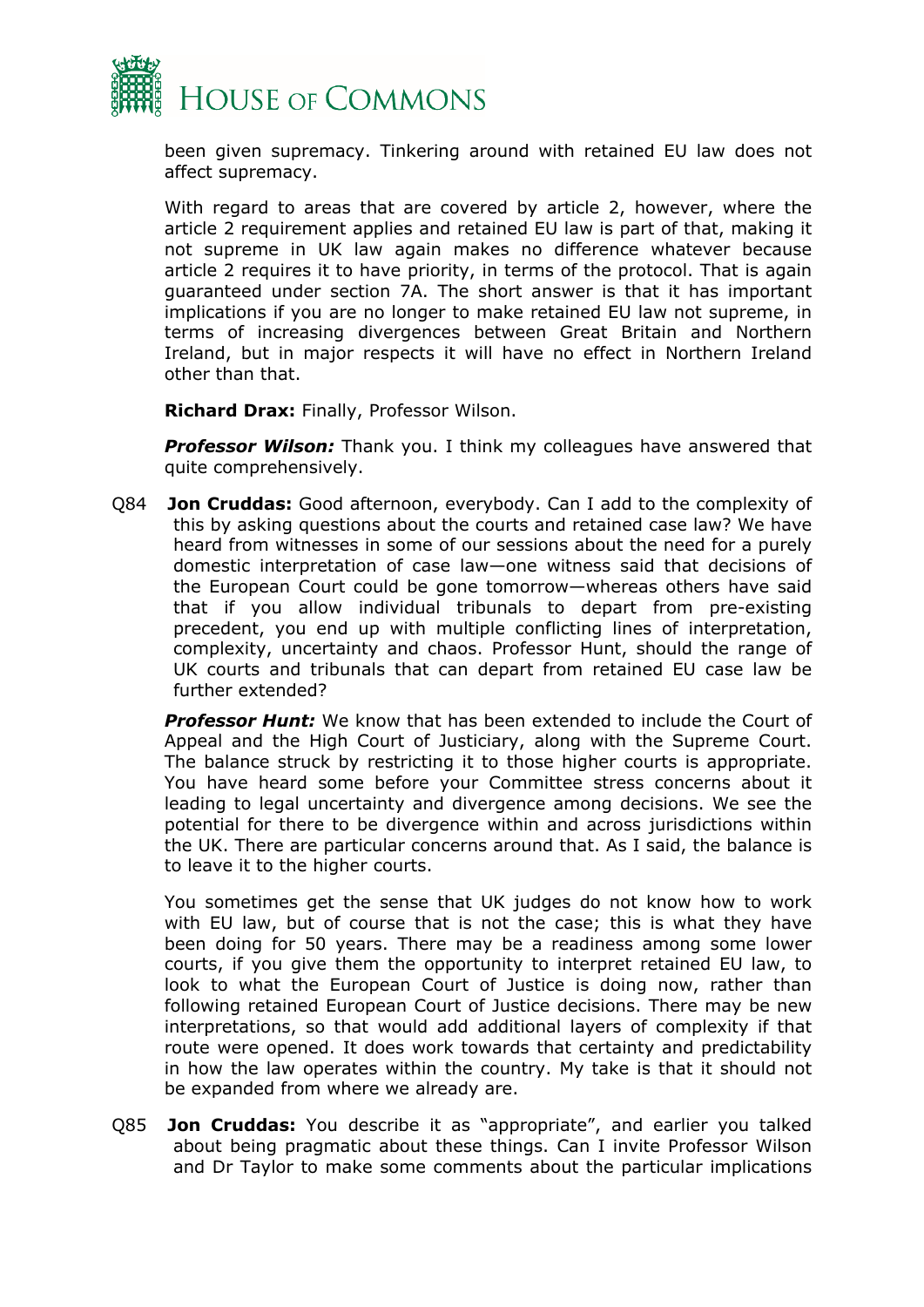

for courts in the different legal systems—in Scotland, and then Professor McCrudden about Northern Ireland in this respect.

*Professor Wilson:* Scotland has a separate legal jurisdiction, albeit the UK Supreme Court remains the highest civil court, and the High Court of Justiciary the highest for criminal matters. Professor Hunt raises an interesting point in distinguishing between European case law that happens after IP completion day, at which point section 6 says that the UK Courts, whatever their level, are not bound by those decisions but can have regard to them. In Scotland, that is something that our court system is very used to doing, and we take a lot of comparative reference, most obviously with respect to judgments from the courts in England and Wales.

With respect to European court decisions after IP completion, section 6 said that that no longer had to be binding on the UK Supreme Court or High Court of Justiciary. That was subsequently extended to the Court of Appeal, as well as Scotland's Court of Session Inner House by delegated legislation. The test that was applied for a departure, however, was that it had to be at the same level as if it was the UK Supreme Court departing from its previous judgments. That level is very high. It is not bound by its own previous decisions, but it will only depart when it is appropriate to do so. In previous case law both from the former House of Lords and from the UK Supreme Court, the phrase often used is "rarely and sparing".

The Scottish Court of Session Inner House has yet to deliberate on this matter—this legislation has been in place for only about six months. However, the Court of Appeal has looked at three cases where they have considered this matter too with a particular level of debt. On each occasion, they referred back to that UK Supreme Court test, and have found that in those situations, that issue has not yet been met. They are particularly taking note of the fact that there has not been legislative change in those areas that would require departure from the prior interpretation of the court.

We cannot say that if these courts were expanded in how they could depart that they necessarily would, but there is an increased chance that they will. That, of course, leads to a risk of divergent interpretation, particularly across jurisdictional barriers.

**Jon Cruddas:** That is very clear. Do you want to come in, Dr Taylor, or is that covered?

*Dr Taylor:* No, nothing further to add.

**Jon Cruddas:** I invite Professor McCrudden to answer the same question about divergence.

*Professor McCrudden:* The same question, but a rather different answer, I am afraid. The reason for the different answer is that there are specific provisions in the protocol that require, in certain circumstances, the interpretation to not just have regard but to conform to European Court of Justice jurisprudence, particularly with regard to, again, the single market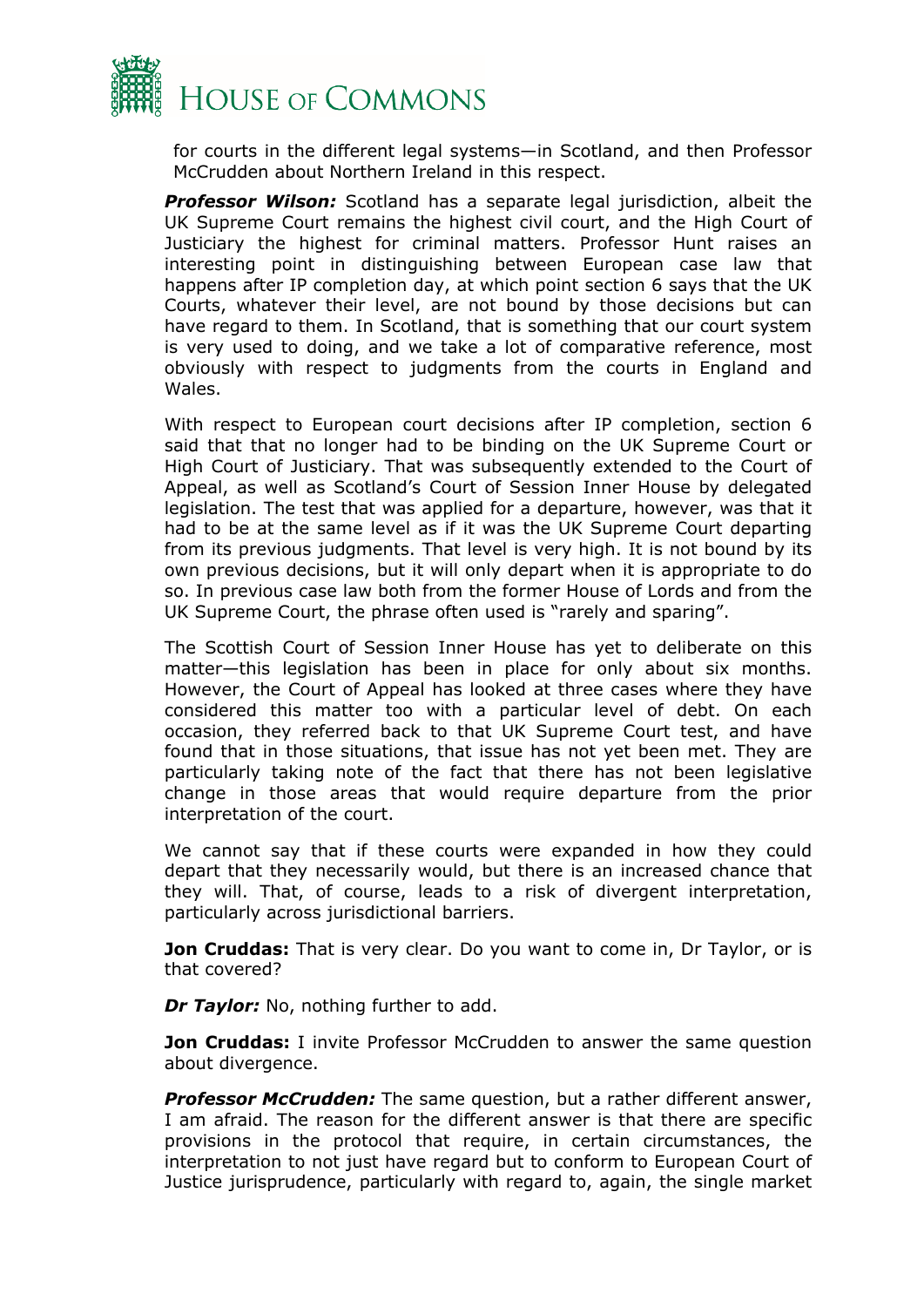

and customs affected by articles 5 and 7 to 10. In those areas, it will not be optional; the courts must apply ECJ jurisprudence—dynamically as well, so current and future jurisprudence.

With regard to the article 2 area, it is somewhat more complicated. There is a requirement with regard to the annex 1 directives that are listed—that is basically the anti-discrimination directives. Again, those will be interpreted in the light of Court of Justice jurisprudence, current and future. With regard to non-listed annex 1 directives—in other words, if it is not listed in annex 1 but is still retained EU law that underpins a Good Friday agreement right—the requirement is that that will be interpreted as at the end of the transition period. Again, that is a requirement of the protocol.

The effect therefore is—if I can sum it up—the more freedom to depart from Court of Justice jurisprudence that the courts in England, Wales and Scotland have, the more potential divergence there will be with the courts in Northern Ireland. In this context, the role of the Supreme Court is particularly intriguing, because the same provision if it arises in England, Wales and Scotland may be given one interpretation under this increased freedom to depart, but the court will not have the freedom to depart if the case arises with regard to the same provision in Northern Ireland. In this context, you have the dilemma encapsulated in the function of the Supreme Court as being a Supreme Court for England as well as Scotland and Northern Ireland.

**Jon Cruddas:** That is great. Thanks very much.

Q86 **Chair:** I am going to ask the next question. This is directed exclusively to Professor Hunt. To what extent—if any—could future changes to EU retained law under the Government's Brexit freedoms Bill affect the ability of the Welsh Assembly to legislate in devolved areas that have been returned from the EU?

*Professor Hunt:* So changes brought about under the Bill?

**Chair:** Yes, any future changes to EU retained law under the freedoms Bill. To what extent would those affect the ability of the Welsh Assembly to legislate in devolved areas that have been returned from the EU?

**Professor Hunt:** Obviously, we look to the powers that the Senedd has, and we know that they are determined by the Government of Wales Act. Also, there have been consequences for legislative power that the Senedd might have that have come through the withdrawal Act, and presumably the Brexit freedoms Bill similarly, to the extent that it says anything about the powers that the Senedd might have and where it is required—or not to legislate through primary legislation. If it affects the legislative power of the Senedd, that would engage the Sewel convention.

In terms of the concerns we got coming through about limitations on the Senedd's ability to legislate, we saw those concerns equally in Scotland. I know from the work that colleagues here have done in relation to the statutory instruments—the exit instruments—that those instruments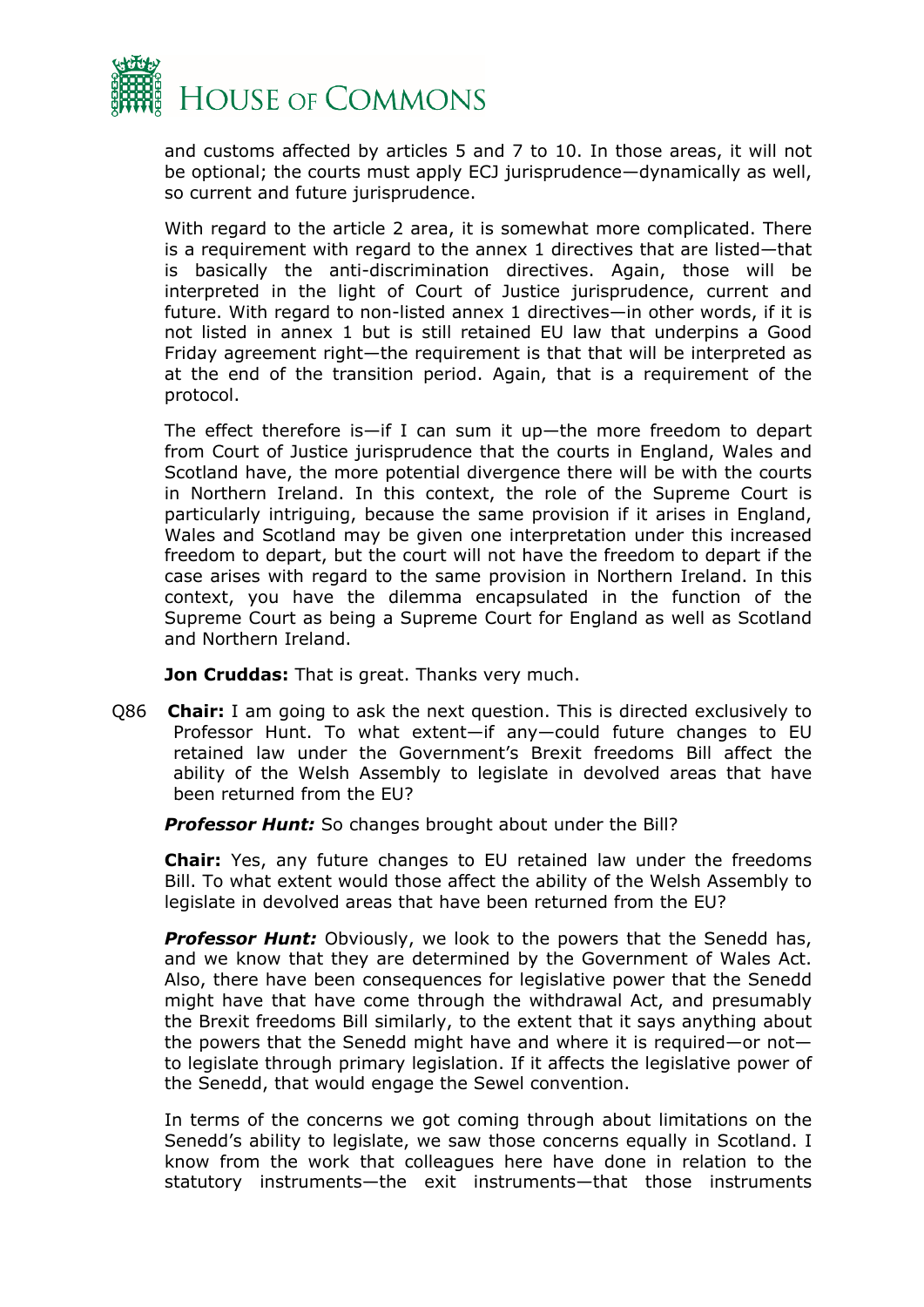

contain ministerial powers coming in and operating within fields of devolved competence, so there is a big-picture concern about the impact on competence and civil issues, but a more specific concern about the instances in which the concurrent use of powers by UK Ministers may cut across the competence the Senedd has.

**Chair:** Okay. Anne Marie Morris has a question specifically for Professor McCrudden.

Q87 **Anne Marie Morris:** Indeed. Professor McCrudden, it is almost an identical question, but with regard to your jurisdiction of Northern Ireland. To what extent, if any, could future changes to retained EU law under the Government's Brexit freedoms Bill affect the ability of the Northern Ireland Assembly to legislate in devolved areas returned from the EU?

*Professor McCrudden:* The answer to that depends on a bigger issue, which is, essentially, what happens with common frameworks. Let us leave aside the effect of the protocol. In terms of the larger question, however, in areas that are not governed by the protocol, it will in part depend on what issues are retained—if I can use that word—in Westminster and those that are devolved back to Northern Ireland. Clearly, some of the areas that are going to be in play are currently devolved, but are, as it were, delegated to the EU. Once the EU retained law drops out, there is a question as to whether it goes to Westminster or to Northern Ireland.

In the context of the Northern Ireland arrangements, there is a difficulty that you will be aware of, which is that the more powers that are given to the Northern Ireland Assembly—if I can put it crudely—the more areas of dispute there are likely to be. So my answer to the question is more practical than strictly legal. The more powers that are given to the Northern Ireland Assembly, the more questions of cross-community consent arise, and therefore, practically, potentially the more areas for dispute leading to difficulties in actually legislating in those areas at all.

**Anne Marie Morris:** Thank you.

**Chair:** We have one last question from David Jones. This is for all of you to wind up. I invite David Jones to ask the next one.

Q88 **Mr Jones:** Thank you, Chair. My question is about common frameworks. What role do common frameworks play in cases where either the United Kingdom or the devolved Administrations seek to amend EU law that is relevant to areas that fall within devolved competence? I will start with Professor McCrudden.

**Professor McCrudden:** I have already suggested part of my answer in some ways. In terms of the non-protocol areas, I have suggested that it will depend on which way the powers are given, whether they go to the devolved Administration or not. In terms of the protocol-governed areas, the common framework is simply subject to the other provisions of the protocol. In other words, the common frameworks cannot go against the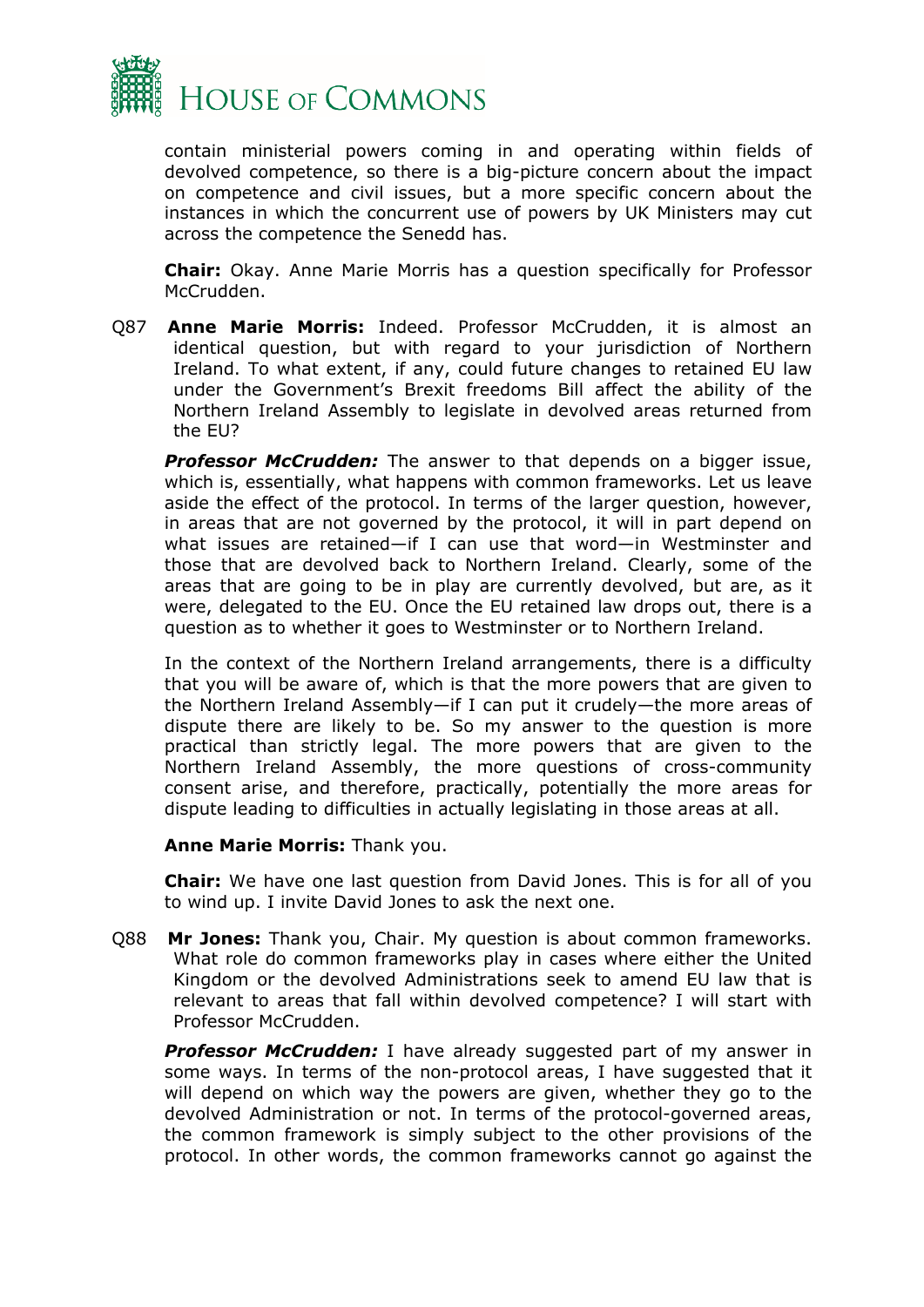

protocol distribution of powers and the exercise of those powers. Sorry, that is not a particularly good answer, but I hope it satisfies.

**Mr Jones:** Thank you. Professor Hunt?

*Professor Hunt:* In terms of the operation of the common frameworks, the intersect with EU retained law, and the consequences for what can be done, we have a situation now whereby coming up to around 30 frameworks are in operation, even if they have not had the sign-off. We are not at the stage where they have all been through the various scrutiny procedures, but they are operating. We have mechanisms for collaborative governance across the United Kingdom. We have seen the breakthroughs through the IGR reports that are reflected back into the frameworks that are coming through, which are agreements around how the Governments and legislatures will collaborate and work together. It will differ from policy sector to policy sector how much divergence can be withstood and what is deemed to be acceptable, but there are structures and processes within these common frameworks that are designed to be followed where there is a decision to legislate.

It is clear that the power and the competence is not affected, yet there is a political commitment around how that will be done. With IGR having been in such a delicate position and under so much challenge, there are concerns around too much of a readiness to allow an ease with which retained EU law might be removed to roll over into the common frameworks areas. The majority of them have no primary legislation associated with them. It is all secondary legislation, based around EU exit SIs. There is a concern there about getting the balance right again.

**Mr Jones:** Thank you very much. Professor Wilson?

**Professor Wilson:** The interesting thing about common frameworks is that their purpose is to ensure a common approach to retained EU law policy areas, based on previous practice while we were a member of the EU. At the beginning of this process, 152 different policy areas were found to intersect with one or more of the devolved Administrations, about 100 of which intersect with Scotland. As Professor Hunt says, most of those have not required a framework agreement, because there is minimal risk of divergence or because there is an existing intergovernmental agreement in place that is supporting that work.

Some 29 of the policy areas require support through delegated legislation. The exit SIs that have been agreed—certainly, those agreed with the Scottish Government—have been instrumental to implementing those frameworks. That has been the case even when it was thought that primary legislation would be required at the outset. The decision to maximise the use of delegated legislation through this process has been for expediency, to ensure arrangements were in place, so retained EU law was corrected in advance of IP completion day. That is why, as Professor Hunt says, only three have actually required primary legislation because of the additional expansion of negotiation and agreement through the exit SIs.